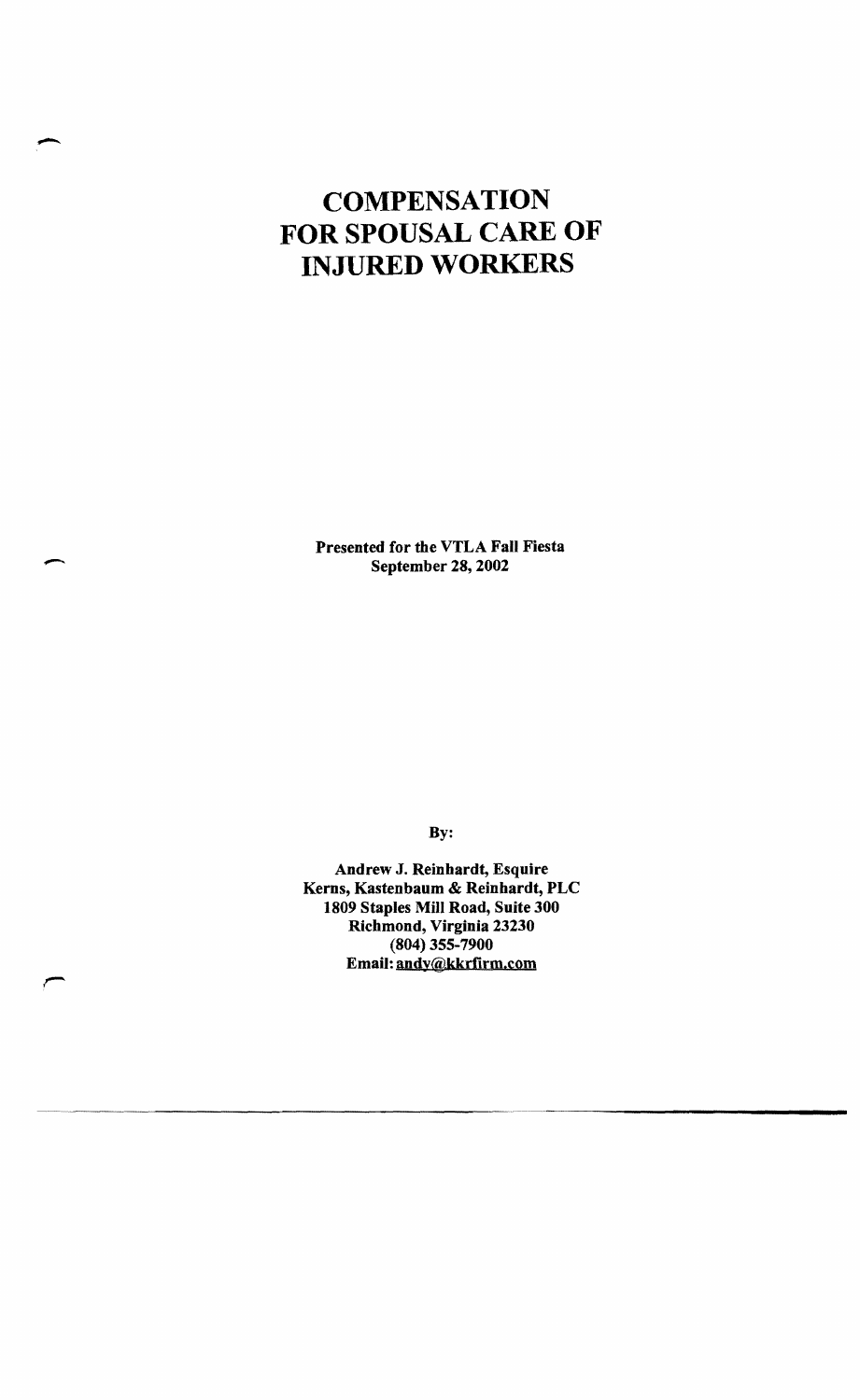## TABLE OF CONTENTS

| T.   |                                                    |
|------|----------------------------------------------------|
| П.   |                                                    |
| III. |                                                    |
| IV.  | <b>Strategic Problem with Getting Compensation</b> |
| V.   |                                                    |
| VI.  | <b>Constitutionality of Warren Trucking and</b>    |
|      |                                                    |

 $\widehat{\phantom{1}}% \widehat{\phantom{1}}\tilde{\phantom{1}}% \widehat{\phantom{1}}% \widehat{\phantom{1}}\tilde{\phantom{1}}\tilde{\phantom{1}}\tilde{\phantom{1}}\tilde{\phantom{1}}\tilde{\phantom{1}}\tilde{\phantom{1}}\tilde{\phantom{1}}\tilde{\phantom{1}}\tilde{\phantom{1}}\tilde{\phantom{1}}\tilde{\phantom{1}}\tilde{\phantom{1}}\tilde{\phantom{1}}\tilde{\phantom{1}}\tilde{\phantom{1}}\tilde{\phantom{1}}\tilde{\phantom{1}}\tilde{\phantom{1}}\tilde{\phantom{1}}\$ 

 $\leftarrow$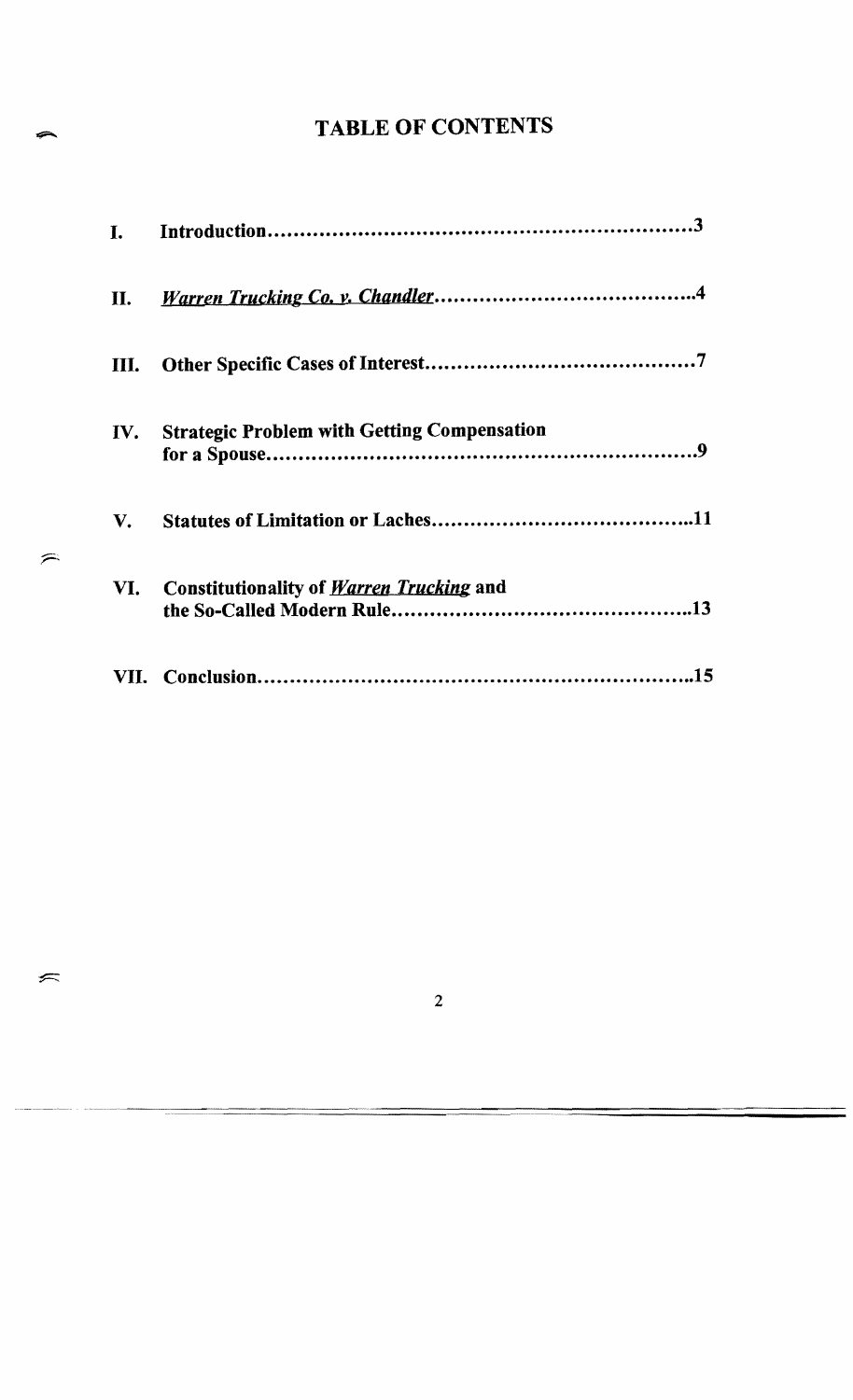of compensation being provided by the Workers' Compensation insurance company, there is little hope of being fairly compensated for it at a later time. This is true in spite of the fact when the spouse provides the care that there is tremendous financial windfall for the Workers' Compensation insurance company. It may be irrelevant that this is often the same type of care which would be provided by medical personnel if they were brought into the home.

#### *II. Warren Trucking Co. y. Chandler*

**In order for a spouse to be compensated for the care of their injured husbands, they must meet a very strict four-part test, which requires: 1) that the employer knows of the medical need for home care; 2) the care is under the direction and control of the physician; 3) the care is of the type normally performed· by nurses and trained medical attendants; 4) and that there is a means to determine the value of the services rendered.** 

The first time that the Virginia Supreme Court considered the question of when home care provided by a spouse should be paid for by the Workers' Compensation insurance company was in the case of *Warren Trucking Co. y,*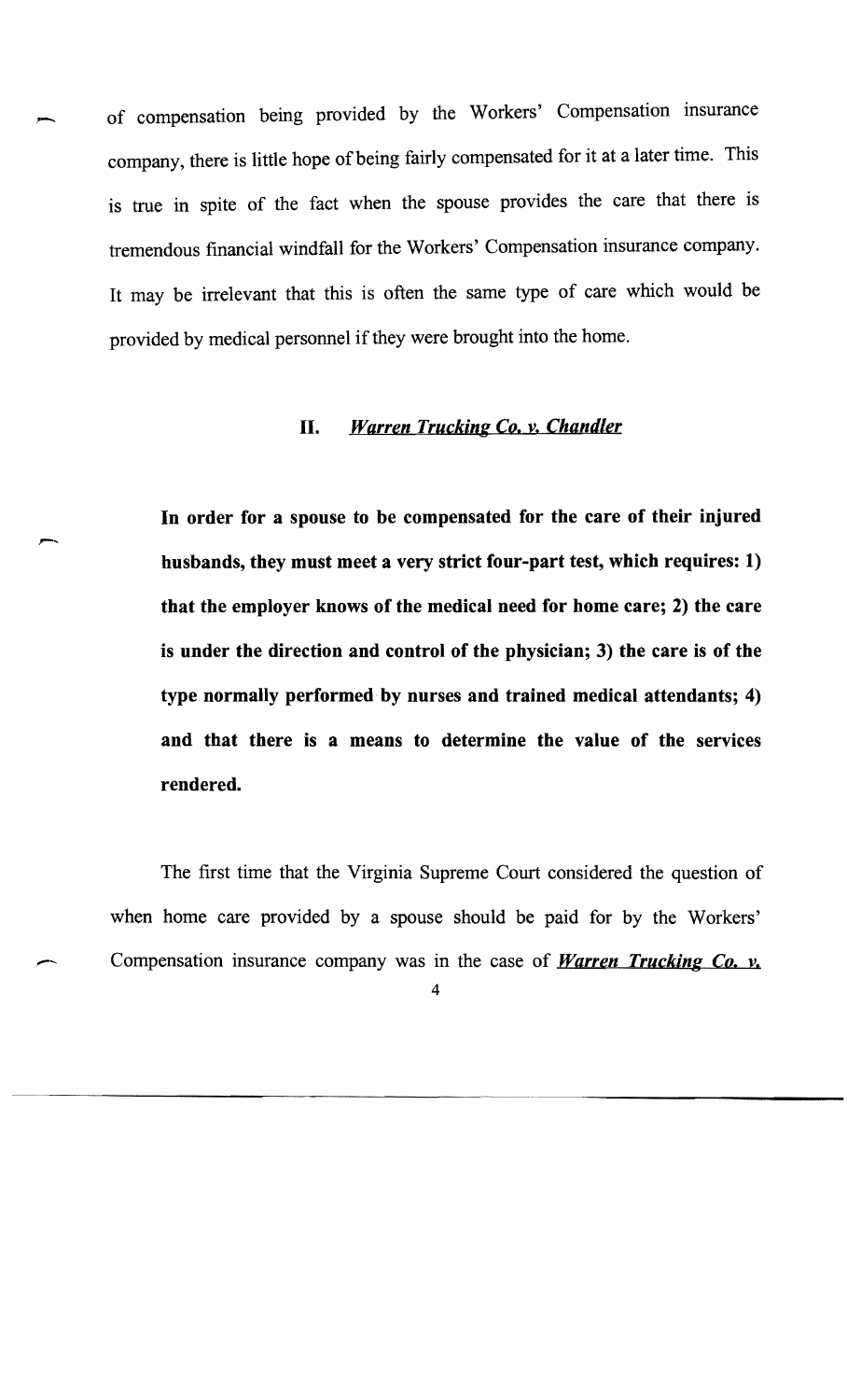*Chandler,* 221 Va. 1108, 277 S.E. 2d 488 (1981). This was based on the earlier version of §65.2-603 which also required the employer to provide physicians and such "other necessary medical attention" (Exhibit I hereto). In that case, the court indicated that they would adopt the view taken by the majority of courts around the country. The *Warren* court stated as follows:

> We generally subscribe to the view of the courts employing the "modem rule." Consequently, under §65.1-88, we think nursing care at home given a disabled employee by the spouse is allowable, provided the care is "medical attention" and provided it is "necessary." Neither the statute nor the Act defines those terms. Thus, using the approach taken on the subject in other jurisdictions under similar statutory provisions, we think the employer must pay for the care when it is performed by a spouse, if  $(1)$  the employer knows of the employee's need for medical attention at home as a result of the industrial accident; (2) the medical attention is performed under the direction and control of a physician, that is, a physician must state home nursing care is necessary as the result of the accident and must describe with a reasonable degree of particularity the nature and extent of duties to be performed by the spouse; (3) the care rendered by the spouse must be of the type usually rendered only by trained attendants and beyond the scope of normal household duties; and (4) there is a means to determine with proper certainty the reasonable value of the services performed by the spouse. See *In Re Klapac's Case,* 355 Mass. At 50, 242 N.E.2d at 864-65; *Spiker v. John Day Co.,* 201 Neb. at 519, 270 N.W.2d at 309.

221 Va. at 1116.

,--

5

------------------.. -~ \_ ... \_-\_ .... ------------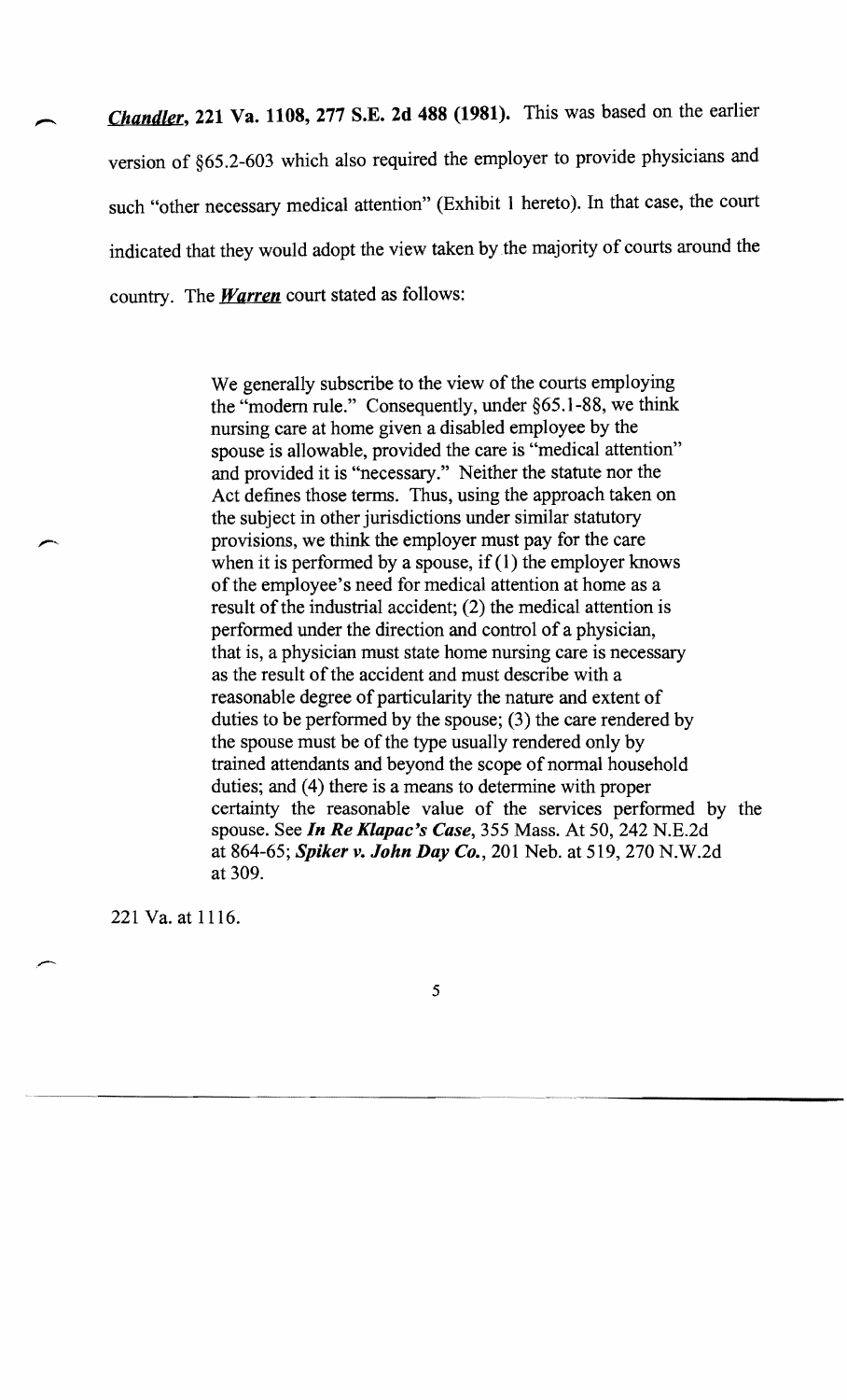What is most troubling about the *Warren Trucking* case is the final conclusion. In that case, the court decided that while the employer knew that the claimant needed medical attention at home, the doctors indicated that at least the claimant needed "moderate nursing care which his wife was providing," and there was a reasonable basis for determining the value of the services, the Court still held that the spouse should not be compensated for those services. This was because of the *Warren Trucking* court's conclusion that the claimant's wife's care was not beyond the scope of "normal house duties". In that case, her care consisted of bathing, shaving, etc. Somehow, the *Warren Trucking* court determined that this was not the type of care usually rendered only by trained attendants and that these were normal household duties for a spouse. The court stated as follows:

> Furthermore, the care rendered by the wife was not beyond the scope of normal household duties. According to the evidence, the care consisted of bathing, shaving, feeding, assistance in walking, help with braces, aid upon falling, driving and administering routine medication. None of these duties, when considered in the light of the claimant's condition and the extent of his disability, is of the type usually rendered only by trained attendants.

221 Va. at 1118.

In a more recent case, *Kenbridge Construction Co. v. Poole,* **25 Va. App. 115, 46 S.E. 2d 567 (1997),** the Court of Appeals agreed that a spouse should be

6

- - -.\_- ~--------------------------------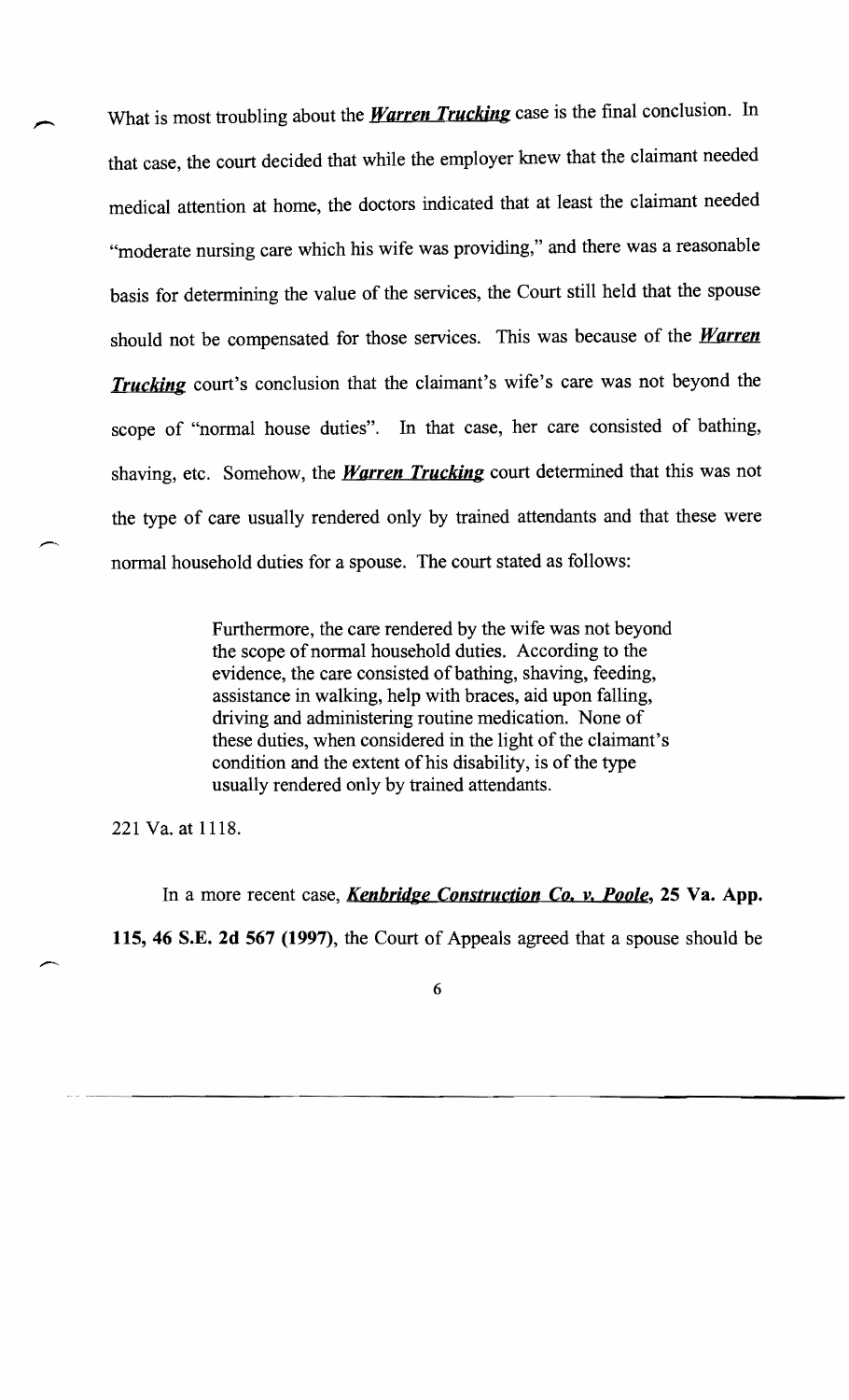compensated partly for services rendered. In that case, medical aides provided assistance to the worker during the day, but the spouse was the only person who cared for him at night between 10:00 p.m. and 8:00 a.m. every day. The spouse had received extensive training at hospitals and from a registered nurse. She testified that she had to get up between 4 to 15 times each night to care for her husband. On that basis, she sought to be compensated for the entire 10 hours that she was on call. The Commission only ordered her compensation for 3 hours per night on the theory that she was not awake and monitoring her husband constantly from 10:00 p.m. to 8:00 a.m. every day. In fact, the claimant would sometimes wake her during the night when he needed attention. Obviously, this was another case where the spouse saved the Workers' Compensation insurance company a great deal of money, but this is not a consideration in terms of whether the spouse should be compensated.

## III. Other Specific Cases of Interest

Other cases of interest dealing with home care include *Sensabaugh v. Vulcan Material Co.,* 62 O.I.C. 398 (1983), where the Commission ruled that certain home care provided by the wife of a quadriplegic constitutes "necessary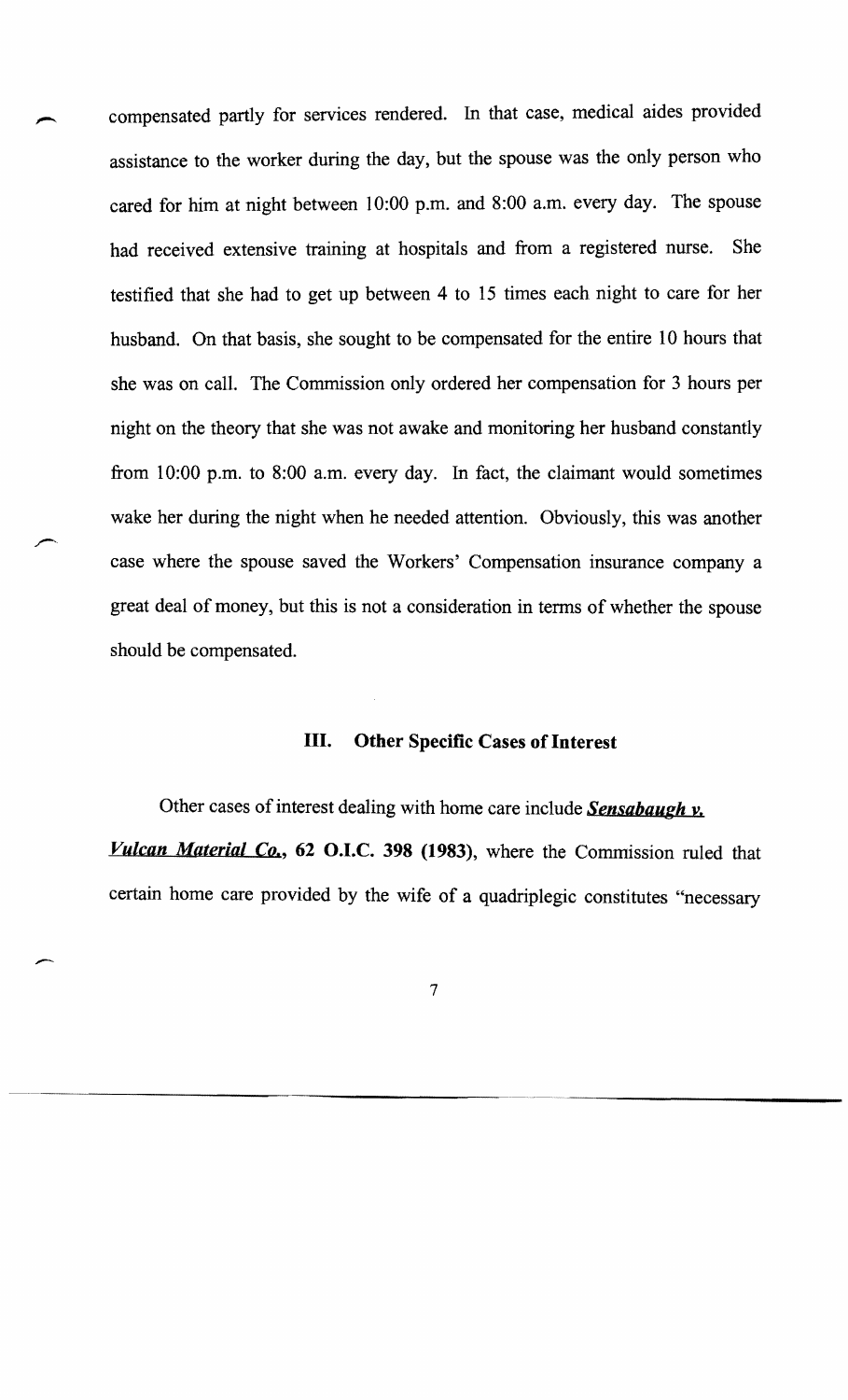medical attention" and therefore is not barred by the 90 day rule which applies to a change of condition claim.

Consideration is given to the fact that a family member has left employment to provide nursing care authorized by the attending physician. *Womble v. E.C. Womack,* 49 O.I.C. 339 (1967); *Sugg v. Commercial Trading Corp.,* 53 O.I.C. 358 (1971); *Hullihen v. J.A. Lap. Inc.,* 46 O.I.C. **114** (1964); *Porter v. Harris Heating* & *Plumbing, Inc.,* 59 O.I.C. 245 (1980).

An employer is not liable to a family member who attends claimant in the ordinary course of their household duties without discontinuing their regular employment. *Foster v. Lumber* & *Manufacturing Co.,* 2 O.I.C. 79 (1920).

It is reasonable to compensate the spouse for home care at a rate lower than that paid to professional nurses. *Judge v. Robert Whitmer,* C. *Kirk Reilly* & *Associates v. NRT Construction Corp.*, 62 O.I.C. 257 (1983).

..-- <sup>I</sup>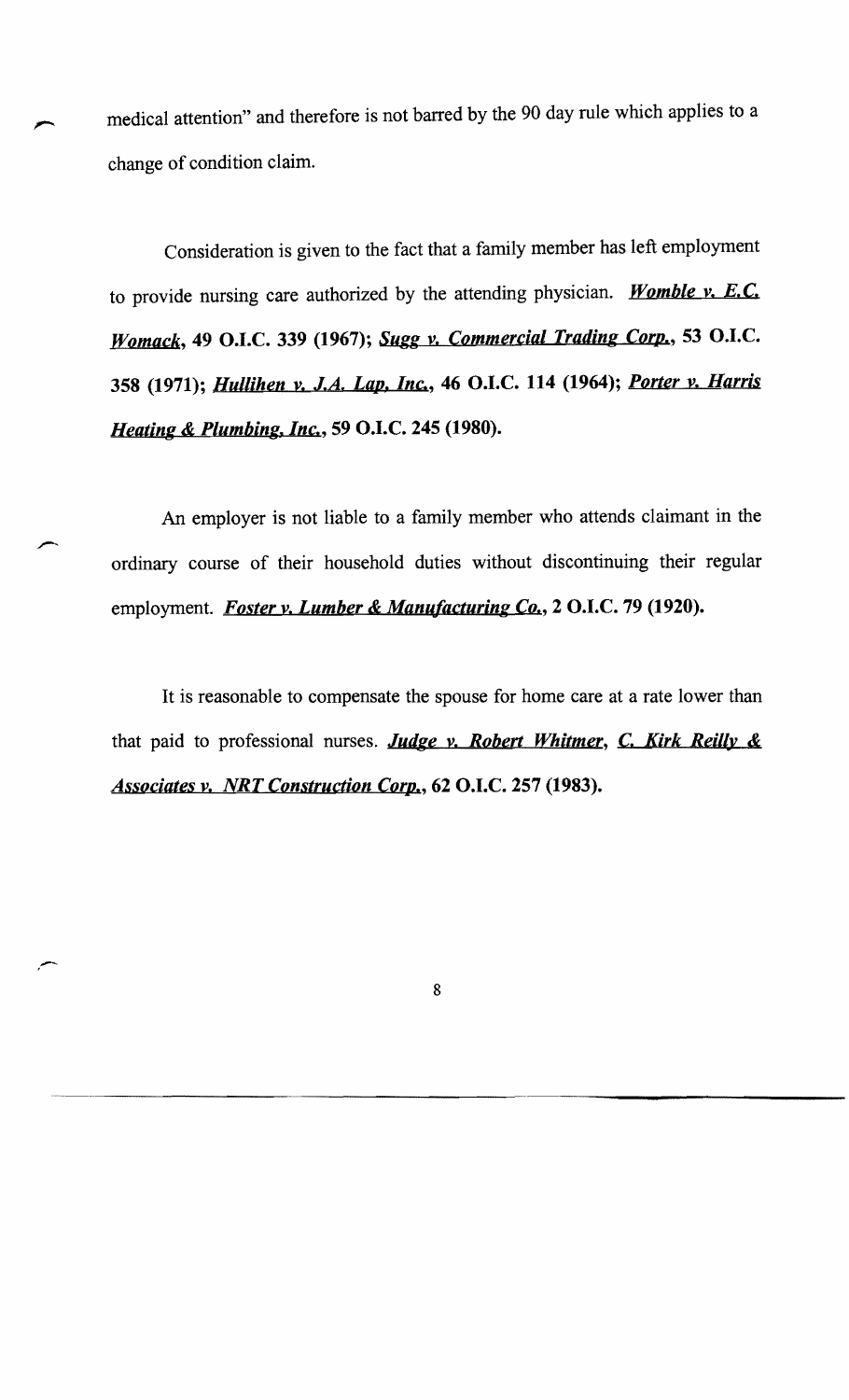Spouses must be willing to "call the blufr' of the Workers' Compensation insurance companies and risk having care provided by medical personnel.

Contrary to what any Commission ruling or the courts may say, spouses are providing care which is routinely provided by nurses or certified nursing assistants. This care includes taking care of such mundane items as administering medication, feeding, helping with bathing, shaving or bathroom functions. The difficulty is that if an appropriate statement is provided from a doctor that home care is necessary, then the Workers' Compensation insurance company may insist on someone else providing that care besides the spouse. Most spouses are not willing to take this step. This issue was considered in the case of *Judge v. Whitmer,* 6 Va. App. 152,366 S.E. 2d 713, appeal denied, 372 S.E. 2d 919 (Virginia 1988). In that case, the injured employee was a respirator-dependant quadriplegic who required 24-hour nursing care. A nursing company was hired to provide such care and the employer's insurance carrier also paid the wife for services rendered when the nursing service could not work. When the wife began submitting more and more frequent bills for services rendered, control of the nursing care furnished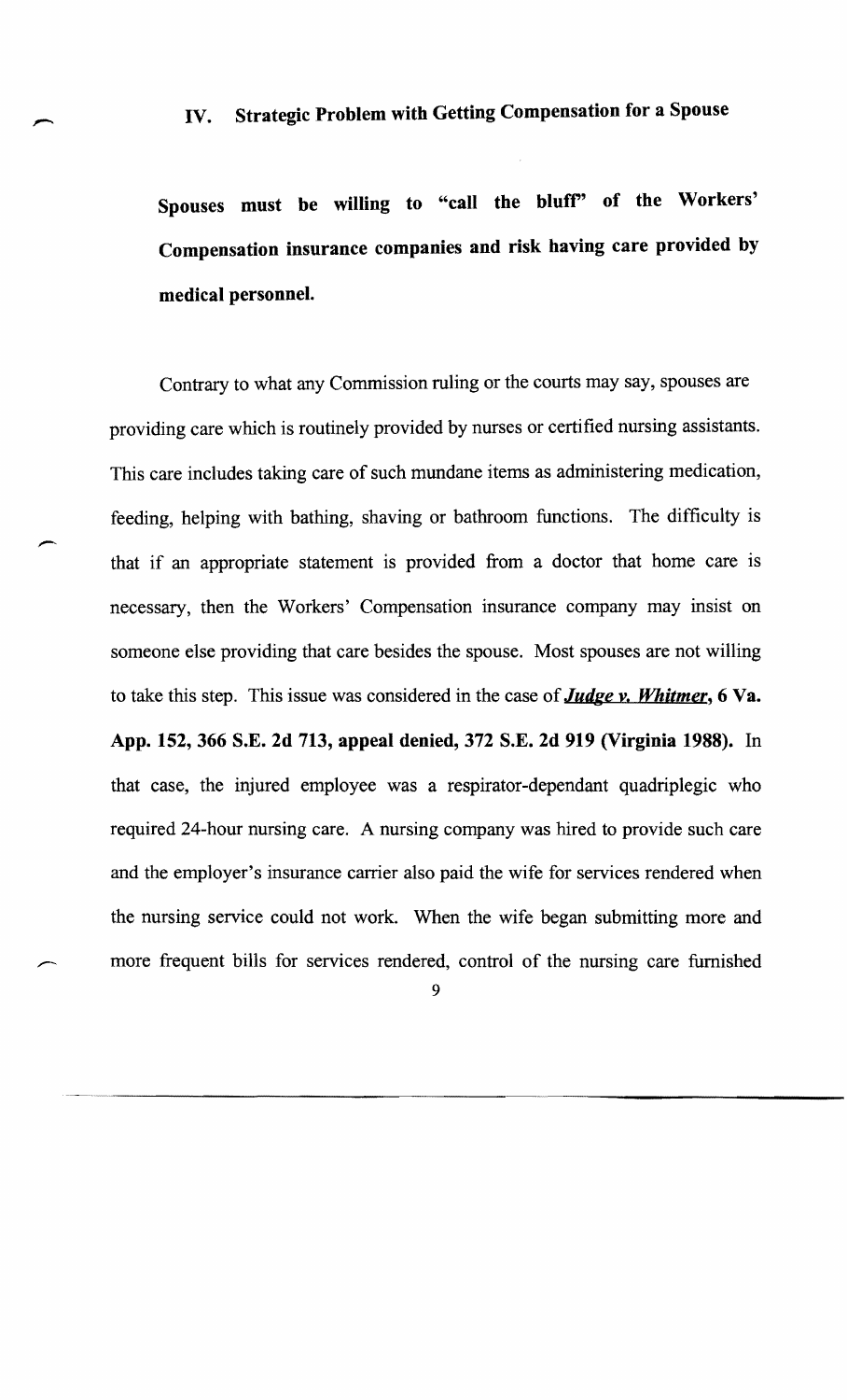became an issue. The court in that case held that since the employer had the burden to provide the necessary medical treatment, it had the right to determine who would render the nursing care. That holding may be somewhat limited to the facts of the *Judge y. Whitmer* case because in that case, the Commission had held as far back as 1983 that as long as nursing care provided was reasonable, the carrier had the right to provide such care through a nursing service company. Also, it would appear to conflict with general Workers' Compensation law on medical care and referral rules to say that health care providers should not be the ones to determine who should provide the care, whether it be a nursing agency or a spouse. There is case law that stands for the proposition that the employer has the right to change a provider if in doing so, monies would be saved. *Jackson y. Clemons Agency,* 70 O.I.C. 268 (1991). Typically, however, care provided by a spouse would be cheaper than any care that could be provided by a nursing agency or a nursing home. Claimants and their spouses must be willing to "call the bluff' of the Workers' Compensation insurance company when claims are filed for payment of spousal care so that the carrier truly runs the risk of more expensive care being provided by an outside agency.

-,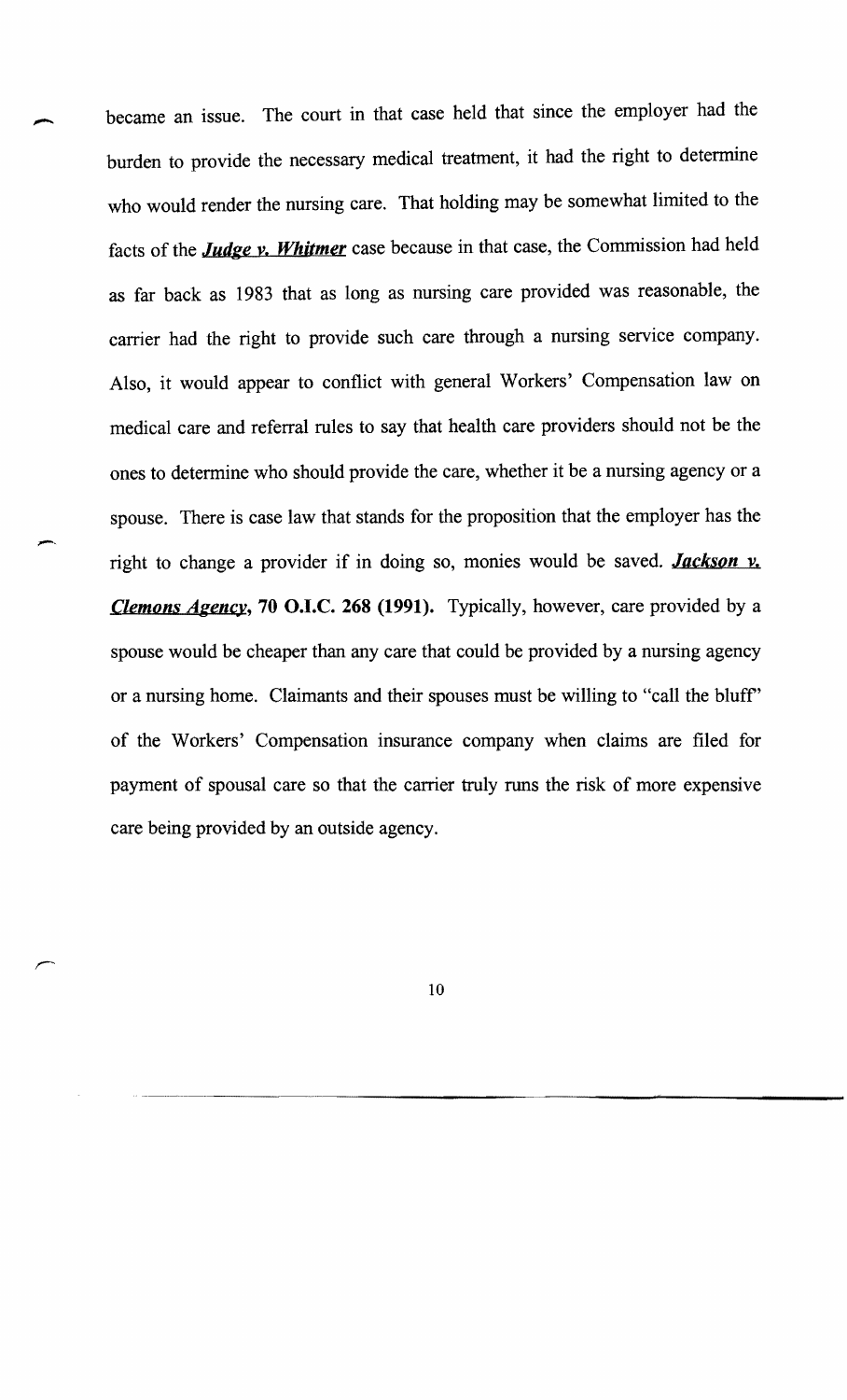### V. Statutes of Limitation or Laches

Claims for home care should not be barred by statutes of limitations or laches.

We can find no authority in Virginia or elsewhere applying statute of limitations to nursing services or home care provided by spouses. This is significant because it is extremely frequent that spouses provide care for long periods of time without even considering that possibility. In fact, I recently had a case where a spouse provided that care for in excess of 10 years before she came to our office and we discussed with her the possibility of her being paid for that care.

We also can find no cases which apply the doctrine of laches to claims for Workers' Compensation benefits in this state. There have actually been a number of cases in other states where the doctrine of laches has been held not applicable to Workers' Compensation on the theory that the doctrine of laches is peculiar to courts of equity and Workers' Compensation is a special statutory proceeding. *Homeland Insurance Co. v. Rankin,* 848 P.2d 587 (Okla. Ct. App. 1993); *Ivezaj v. Federal Mogul Corp.,* 197 Mich. App. 462, 495 N.W.2d 800 (1992) *appeal denied,* 442 Mich. 926, 503 N.W.2d 901 (1993). (Both cases enclosed at Exhibit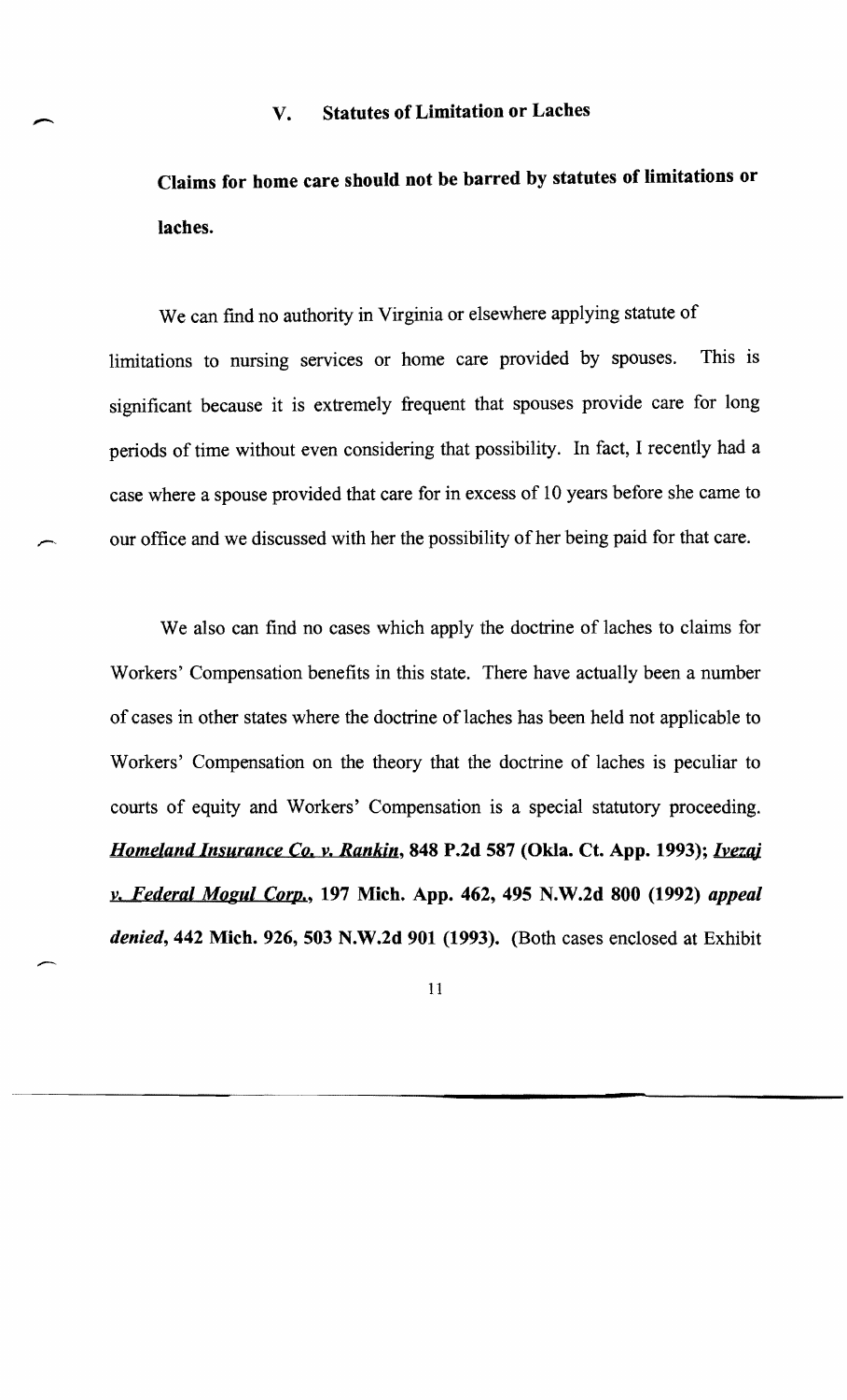2.) In the latter case, the court held that a wife's claim for nursing care benefits for services she provided to her husband, the Workers' Compensation claimant suffering from a work related psychiatric disability, was not barred on the basis of the doctrine of laches. This was true in spite of the fact that the wife began providing her services in 1971 but did not petition for reimbursement under the Workers' Compensation Act until 1981.

It is true that when an attorney seeks fees from health care providers or third party insurance carriers in regards to medical bills, the insurance carrier or health care provider must be given "reasonable notice" and a motion for an award or fees will be made. This requirement is regulatory, under Rule 6 of the Workers' Compensation Commission Rules, and is completely distinguishable from an attempt by a health care provider or spouse to obtain payment for services rendered. The law does require health care providers to provide medical reports upon request within a reasonable time or forfeit the right to payment for services rendered. §65.2-604A (Exhibit 3), *Jenkins v. Lowe's* of *Norfolk, Inc.,* 59 O.I.C. 149 (1980).

12

-----.---..• --.----~--~--~----------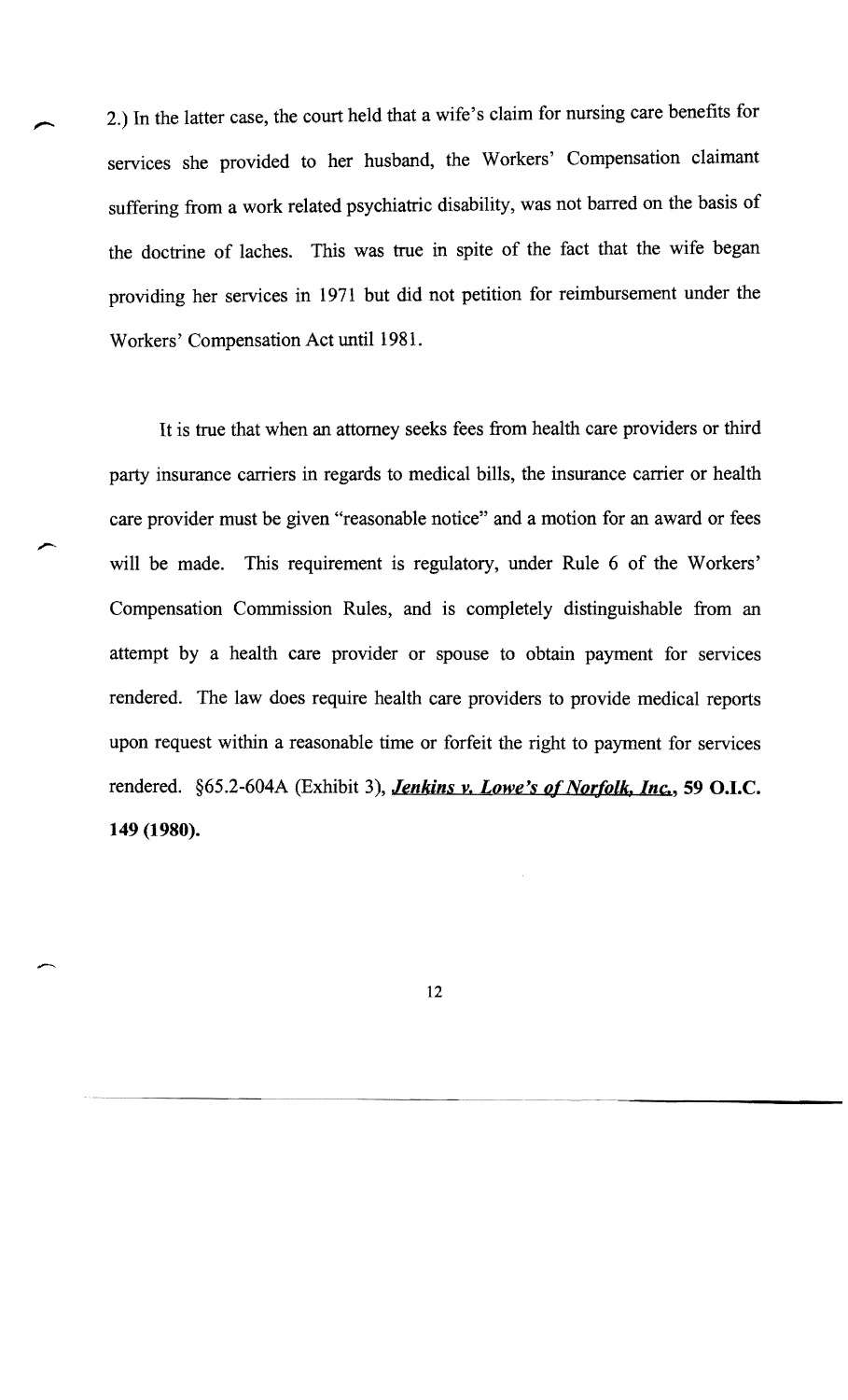## VI. Constitutionality of *Warren Trucking* and the So-called Modern Rule

The belief that spouses are performing normal household duties when they take care of their husbands' personal needs is based on an antiquated and perhaps unconstitutional principle.

Any review of case law in this state or around the country where the issue of compensation for spousal care of injured workers has come up demonstrates beyond question that we are talking about an issue of a wife taking care of the husband. In fact, it is a rare instance that the husband stays home and takes care of his wife. Sometimes, parents take care of children. For a survey of some of the cases, see Worker's Compensation: Recovery for Home Service Provided by Spouse,  $67$  A.L.R.  $4<sup>th</sup>$ , 765; Worker's Compensation: Evaluation of Home Services Provided by Victims Relatives, 65 A.L.R. 4,442; Larsen's Worker's Compensation Law, Section 94.03 D[4][b). Therefore, the view that all of the tasks performed by the spouse fall under the category of normal household duties could only be a throw back to an antiquated time long before the laws of equal protection were recognized.

The only Virginia cases this researcher could find in regards to the duty of a 13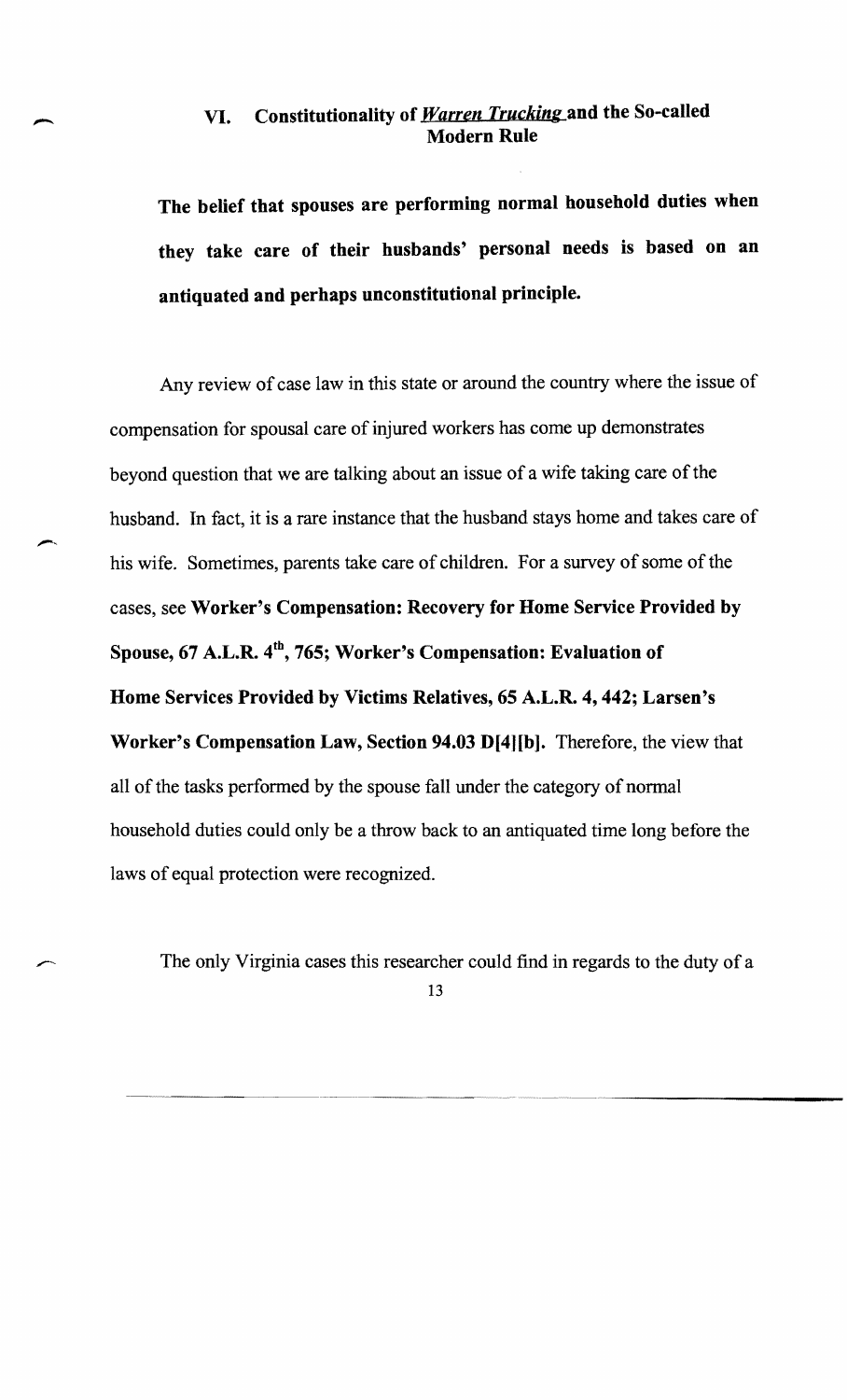husband and wife to each other were covered in cases dating to the 1940's and 1950' s, wherein it was described that the husband and wife have a duty to live together, to provide each other with consortium and companionship and a duty to be the "helpmeet" of the other. *Ballard y. Cox,* 192 Va. 654, 62 S.E.2d. 1 (1950). Even this old law does not stand for the proposition that a wife has a duty to bathe and clean her husband, let alone perform some of the other tasks that a spouse performs. The concept that a wife had an obligation to perform duties of the type provided by a spouse is based only upon the antiquated "necessaries doctrine". However, that doctrine which stood for the proposition that a husband's role was to provide financial support and a woman's role was to provide domestic services in return has been held unconstitutional. This question came up in the context of a claim by a hospital against a husband to pay a medical bill incurred by his spouse. The claim was based on the "necessaries doctrine." In finding against the hospital on appeal, the Virginia Supreme court held the "necessaries doctrine" unconstitutional. *Schilling y. Bedford Co. Hospital,* 225 Va. 539, 303 S.E.2d 905 (1983). As the *Schilling* Court clearly recognized:

> It is apparent that the necessaries doctrine has its roots in the same common, now outdated, assumptions as to the proper roles of males and females in our society. It therefore creates a gender-based classification, not substantially related to serving important governmental interests and is unconstitutional.

> > ~-------~--~--~-~----------

Id. At 225 Va. 544, 303 S.E.2d 908.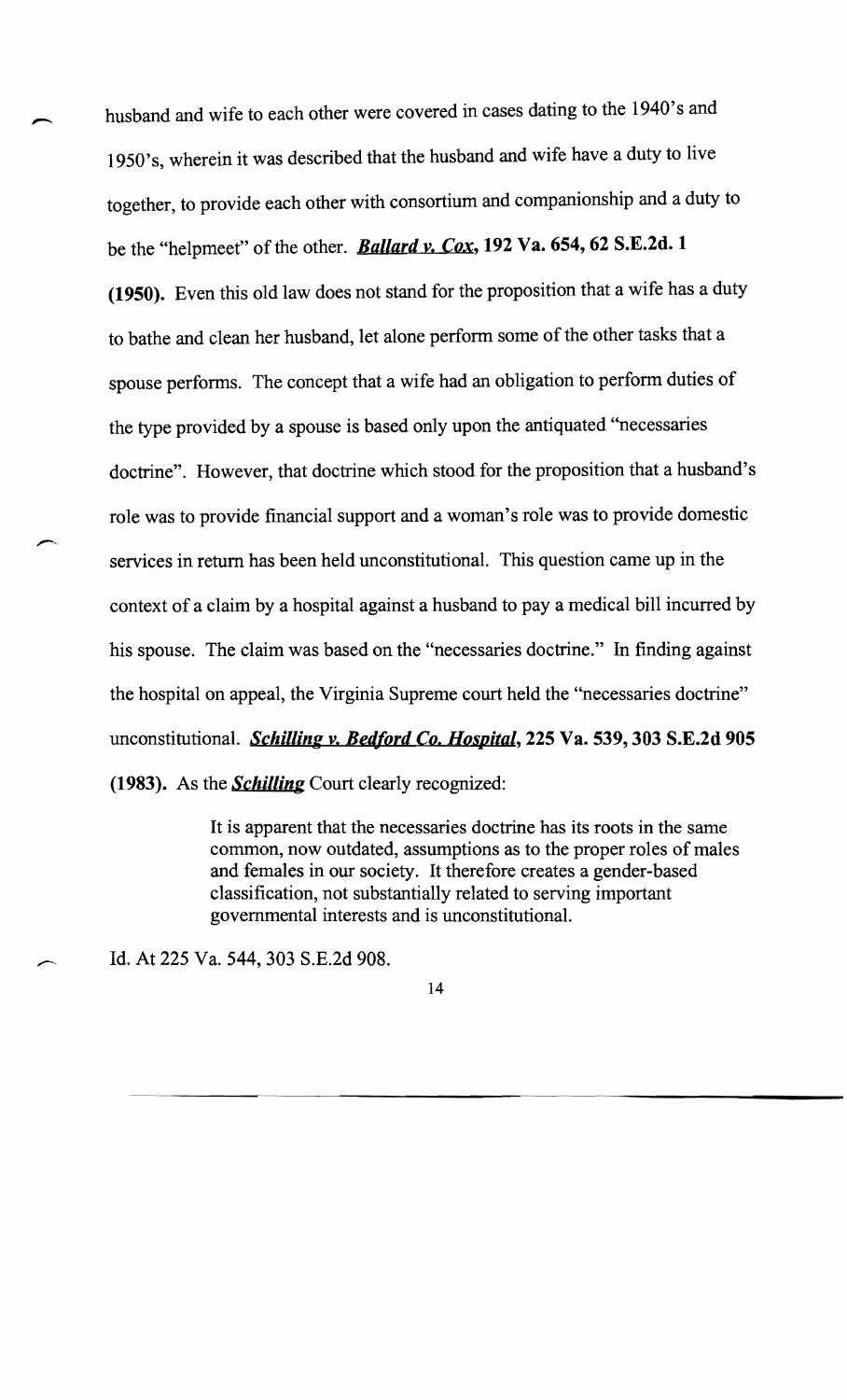That ruling by the Virginia Supreme Court may be useful in arguing the unconstitutionality of the so-called "modem rule" adopted by the *Warren Trucking* court.

#### **VII. Conclusion**

In summary, the law in regards to compensation for spouses for taking care of their injured workers is horribly unfair. Frequently, wives stay home and take care of their injured worker husbands. They do so because they know that they will be providing better care than the injured workers would receive by professional nurses, nursing agencies or in a facility. Too often, Workers' Compensation insurance companies do not voluntarily agree to pay for those services because they know that they can get away with it. This is a great hardship for the injured worker's family and a great savings for the insurance companies. The current law of *Warren Trucking* may be the modem rule in this society, but it is terribly outdated. We need to take every opportunity to advise our clients in regards to steps that can be taken to gain compensation by filing claims at the earliest possible time. If done so in the early stages, frequently, Workers' Compensation insurance companies are more likely to agree to the compensation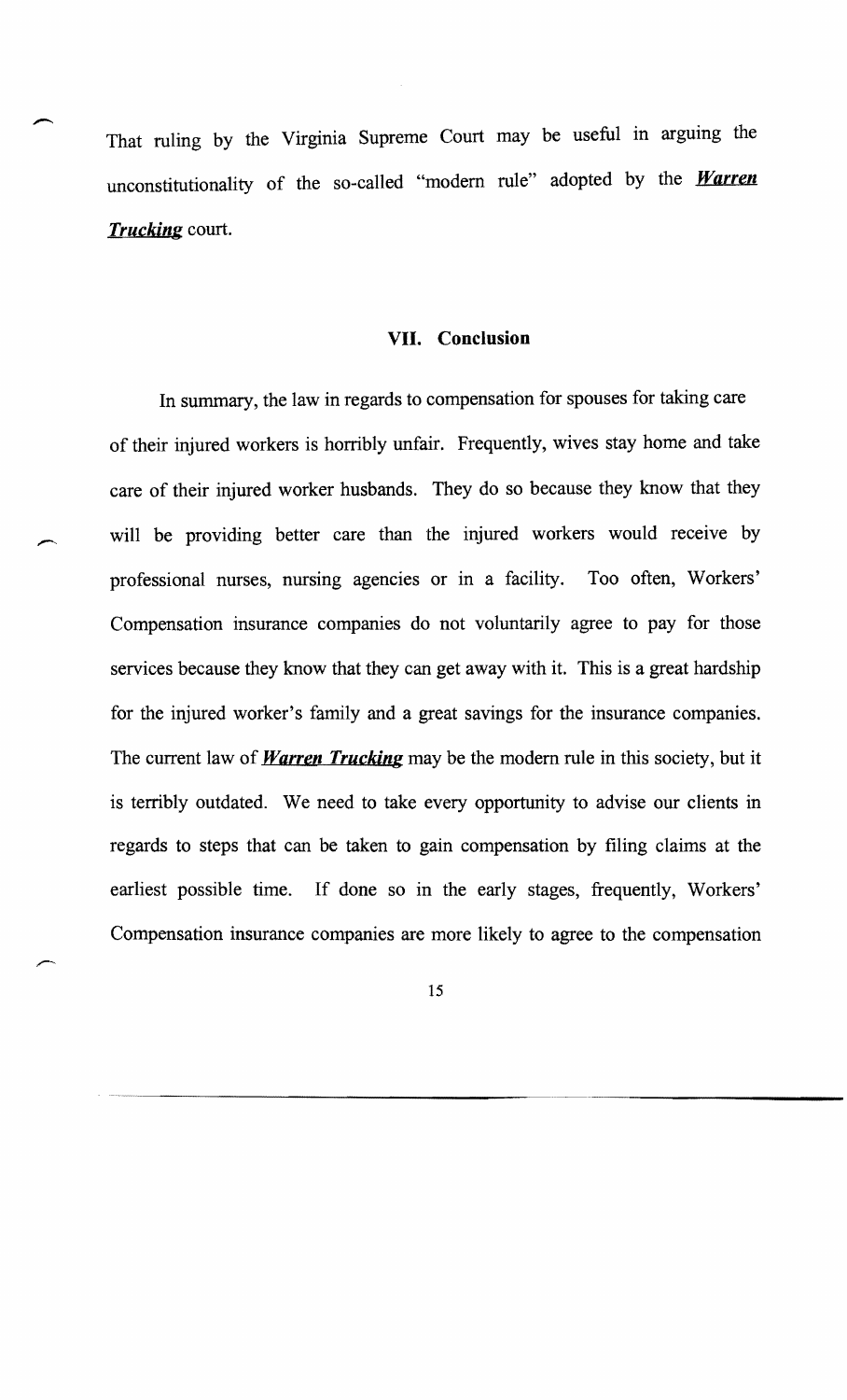and contracts can be agreed to at the early stages which are often impossible after the fact.

-

16

 $\hat{\mathcal{A}}$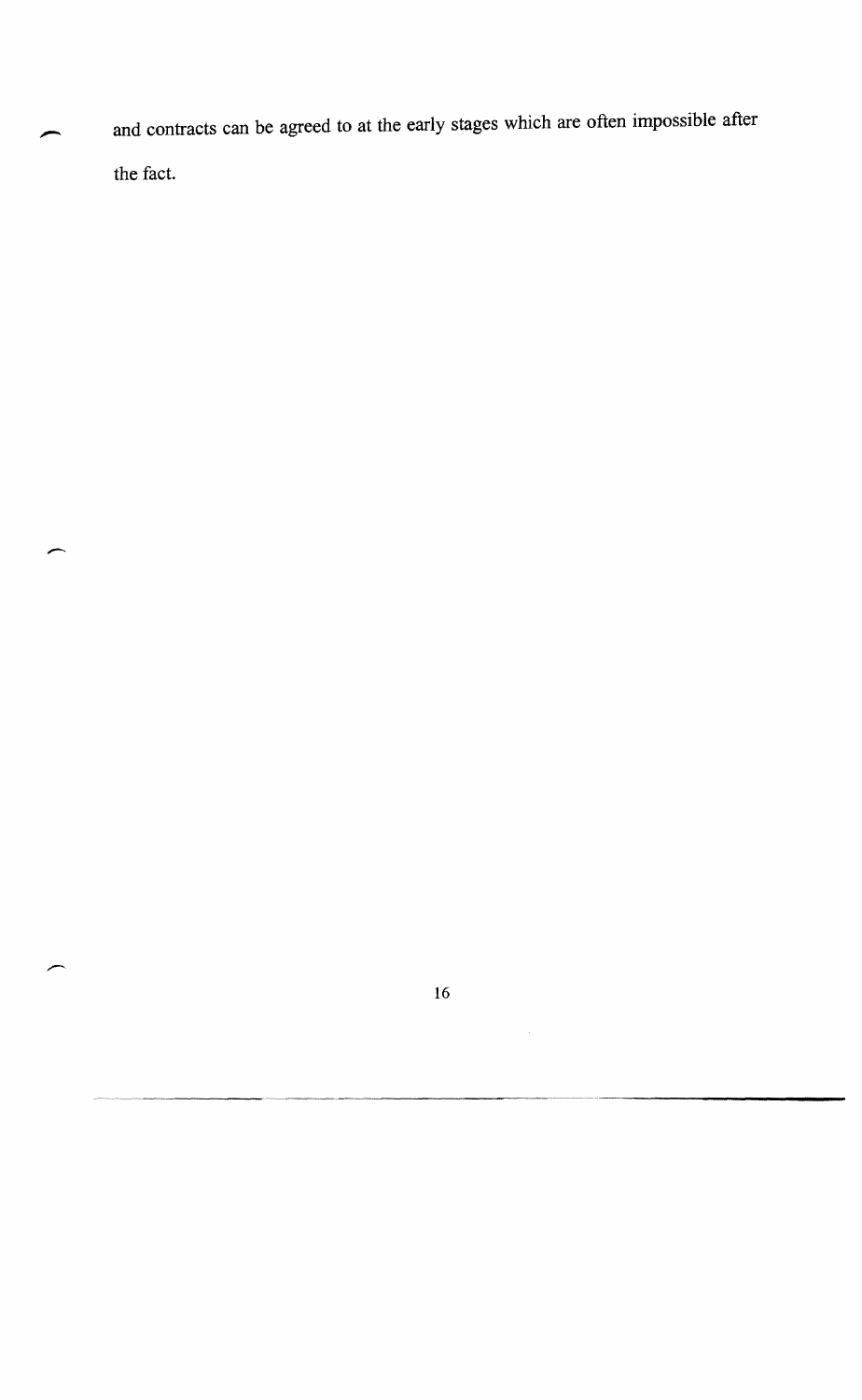#### VTLA FALL FIESTA 2002

#### Biography of Andrew J. Reinhardt

Member of the State Bars of Washington, D.C., Maryland & Virginia. Graduate of St. Lawrence University, 1975 Graduate of Syracuse University College of Law, 1979 Partner in law firm of Kerns, Kastenbaum & Reinhardt, PLC Active Member of the Virginia Trial Lawyers Association, the American Trial Lawyers Association, the Workplace Injury Litigation Group (WILG), the National Organization for Social Security Claimant's Representatives (NOSSCR) and the Richmond Bar Association. Frequent lecturer on topics related to personal injury, workers' compensation and social security disability